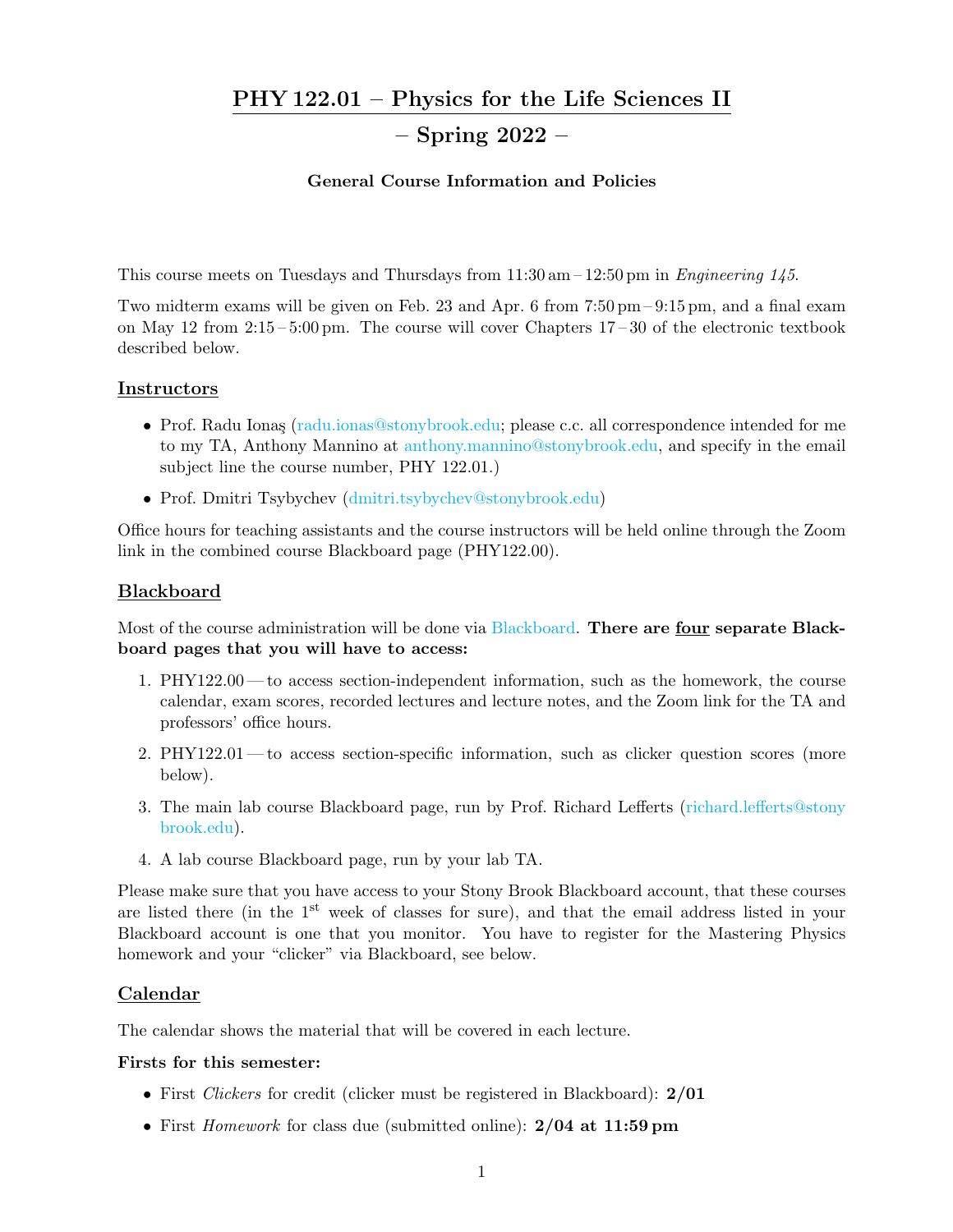- First Homework bonus deadline: 1/31 at 11:59 pm
- First day the Help Room is staffed:  $1/31$ .

## Format of the course

Class meeting time is used for a combination of lecture, problem solving practice, and shortanswer questions for credit. You should come to the lecture prepared by reading the corresponding section of the e-text, and attempting (although perhaps not finishing) the homework assignment. The lecture will be used to review material; you will answer questions with response pads (or app) by Turning Point Technologies ("clickers").

Class lectures will provide an introduction to the material, problem solving practice, and shortanswer questions to allow you (and the instructor) to ascertain your understanding of the material just after it is presented. You should prepare for the lectures by reading the corresponding section of the e-text, and by attempting (although perhaps not finishing) the homework assignment. Lectures are recorded on Tuesdays and Thursdays between  $11:30 \text{ am} - 12:50 \text{ pm}$ , and are available for viewing anytime afterwards on the course's Blackboard page.

Required clickers (or app) are from Turning Point Technologies. The clickers are available in the campus bookstore. More information is given in the Clickers section below.

Required Homework problems will be assigned using an online system called [Mastering Physics.](https://mlm.pearson.com/northamerica/masteringphysics/) Additional information is given in the Homework section below.

Bring a calculator to the lecture. It should be able to do trig functions, square root, log, exponential notation. You do not need a fancy graphing calculator. You will also need your calculator for the exams. Your calculator is an important tool for the course, and you should be familiar with it. Calculators may not be shared in the exams. You may not use the calculator function of a mobile phone in the exams.

There are no recitations. The lecture functions as a recitation, insofar as you are guided towards learning how to solve problems on the material in the lecture notes and in the homework problems.

## Laboratory

The laboratory is mandatory. There are ten lab experiments during the semester. All lab grades count; none are dropped. If you have an excused absence for missing your lab, you must arrange to make up the lab with the course TAs.

A lab write up that completes all of the items listed in the manual for each individual lab is due one week from the date of each lab. More information about the format and grading of the lab reports will be given by your laboratory instructor.

All students are required to complete all 10 labs. Any student missing one lab (and not making it up) will have the letter grade for PHY 122 dropped by one letter! Any student missing two or more in-lab sessions will fail PHY 122! This has happened to students in previous semesters, so please make sure it does not happen to you.

## Clickers

The campus bookstore sells clickers, or you may download the Turning Point app for iPhone or Android. Whether you buy one new or reuse one from a previous semester you need to register it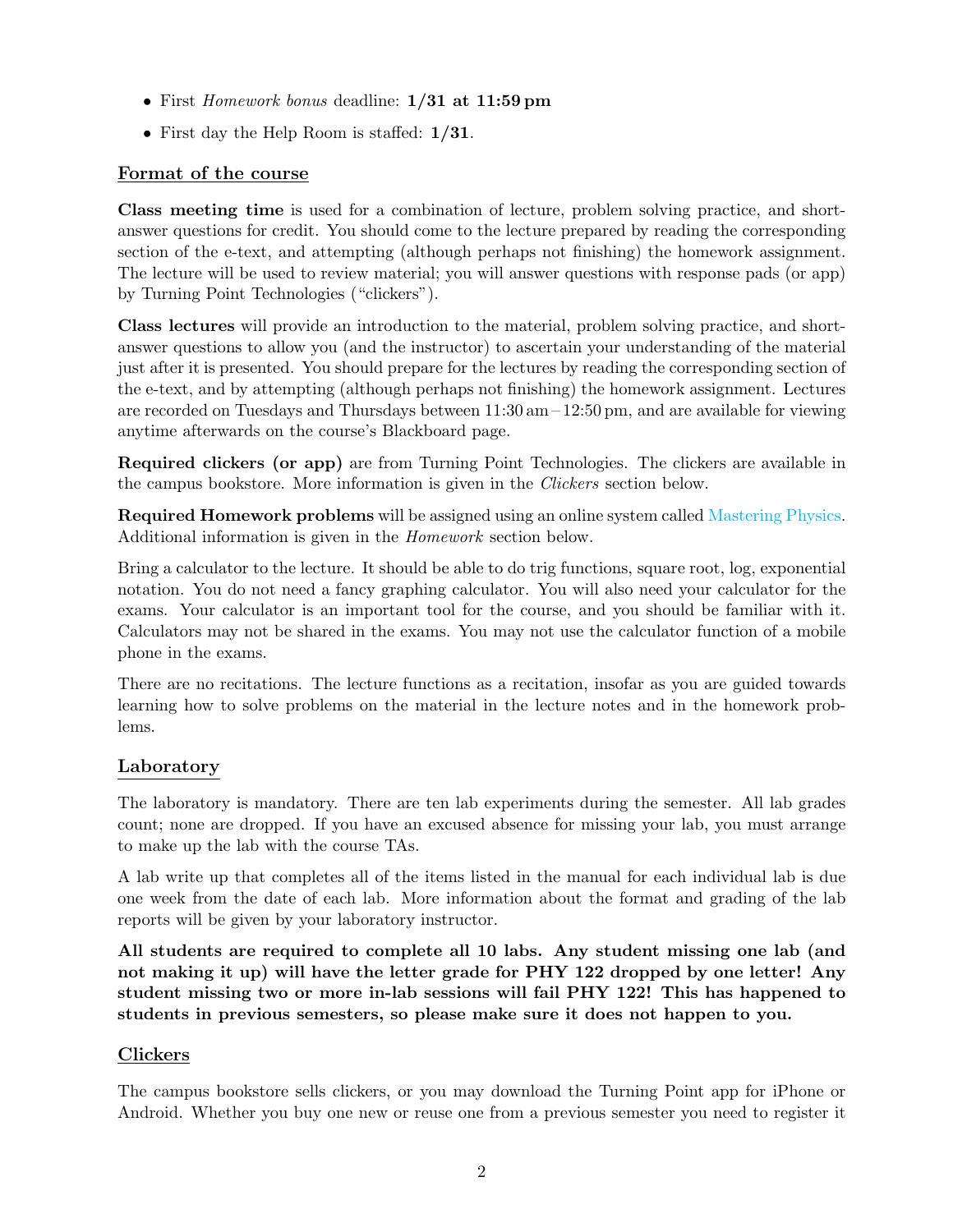through Blackboard. Follow the instructions (in the Blackboard documents area) to register your clicker. If your clicker breaks or you lose it, you must register the replacement again. We will have clicker dry runs (i.e. no credit) to check the registration process. All clicker problems must be sorted out by the first date for which clickers count for credit, as listed above. We will not go back and retroactively transfer scores because of clicker problems. This is in part why we drop a number of clicker days (see below).

During the lecture, when you are working on one of the clicker questions, you may discuss the problem quietly with your immediate neighbors. This is intended to help you understand the problem and solve it. "The answer is C" is not the kind of discussion intended here — you deprive yourself of the opportunity to learn and prepare yourself for the exams. You will receive full credit even if you enter the wrong answer, so please try to answer the questions based on your own understanding. Your answers are only used by the instructors to determine which questions have given the students the most difficulty.

One person operating more than 1 clicker/app (i.e. doing your friend's clicker/app for them) is clear academic dishonesty, and will result in a report to the Academic Judiciary and a reduced grade for the owners of both clickers.

## Homework and electronic textbook (e-text)

Homework problems will be assigned using an online system called Mastering Physics (see below). There is a link on the course Blackboard page through which you access and register for Mastering Physics. There will be online problems assigned separately for each lecture (e.g. Ch25\_1 and Ch25\_2 for Chapter 25 material, with Ch25\_1 associated with the first day of the material and Ch25\_2 associated with the second. These are given in the course calendar). However, both homework assignments for a given week are actually due at 11:59 pm on Friday.

You should attempt the problems BEFORE each lecture so that you can get the maximum benefit from the material presented and questions posed in each lecture. To reward early effort, a 20% bonus is given for all problems submitted by 11:59 pm the day before the corresponding lecture, e.g. all Ch25\_1 problems solved by 11:59 pm the day before the Ch25\_1 material on the course calendar). It is a true bonus, applied at the end of the term after fixing the letter grade thresholds (i.e. your grade will never be affected by the amount of bonus points earned by any of your classmates). This bonus for each homework will not appear in Mastering or in Blackboard. The total bonus will appear in Blackboard at the end of the semester.

Mastering Physics and e-text: In order to be able to complete the online homework assignments you must have a Mastering Physics license valid until the semester end date. This is obtained via the Blackboard link for the course. This semester we will primarily be following the textbook College Physics, a Strategic Approach, 4th edition, by Knight, Jones, and Field.

### Getting help

To help you with questions related to your homework problems and the laboratory, there is an online, Zoom help room that will be staffed during most time slots throughout the week. The Zoom link can be found on the PHY122.00 Blackboard webpage, and the schedule will be posted before the 2nd week of classes.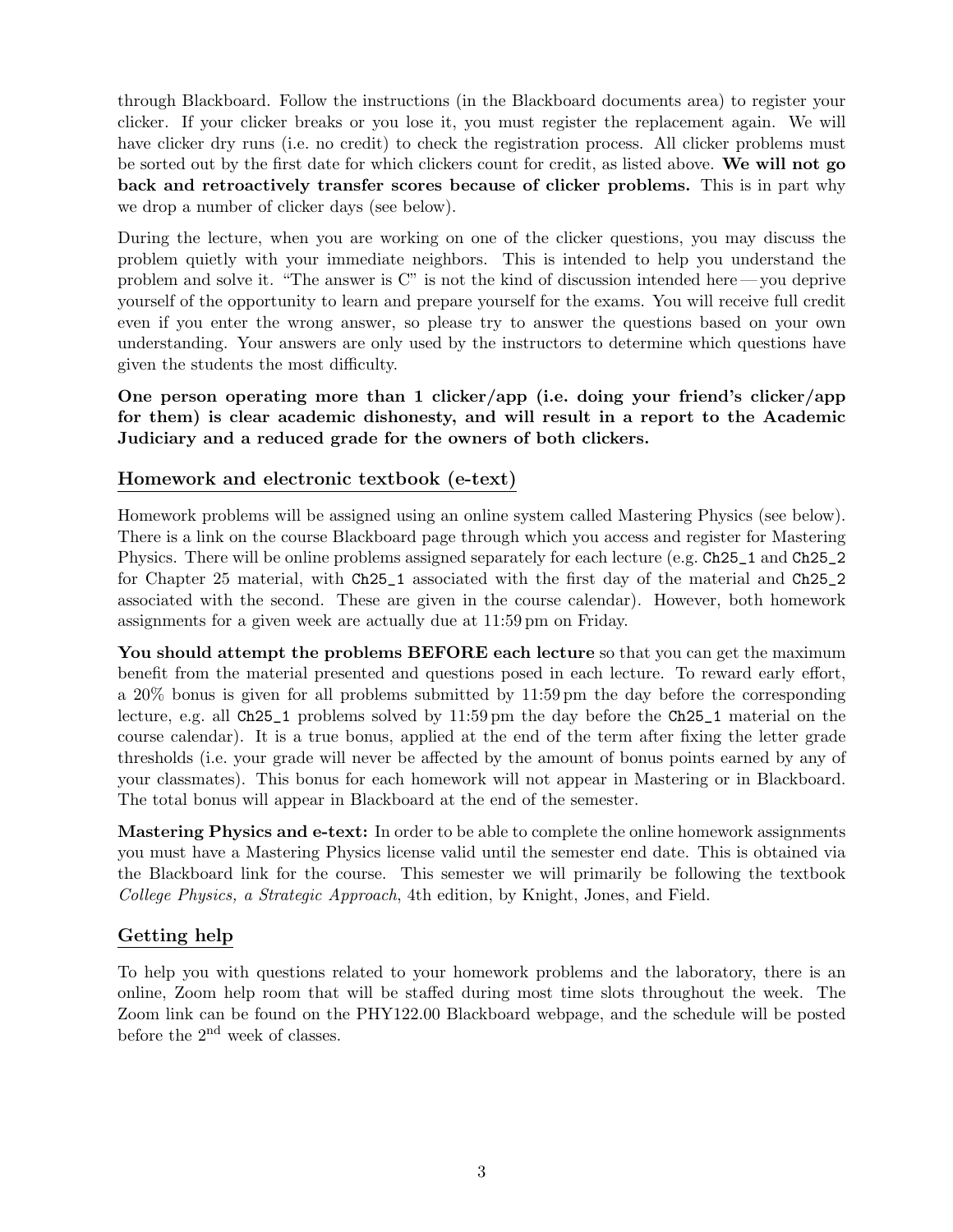## Exams

Two midterm exams will be given on Feb. 23 and Apr. 6 from  $7:50 \text{ pm} - 9:15 \text{ pm}$ , and a final exam on May 12 from 2:15 – 5:00 pm. You have to make sure there are no conflicts in your schedule — we cannot grant a make-up exam. The Registrar's policy is that students are responsible for avoiding exam conflicts, and exceptions will not be granted in this course. If you cannot take a midterm due to exceptional circumstances (documented illness or death in the immediate family), discuss this with the instructor as soon as possible. We will increase the weights of the other parts of the course accordingly but not have make-up exams. If you miss the final with a valid excuse, you will receive an Incomplete in the course and a make-up final will be scheduled as promptly as possible after the end of the semester. The exams will be multiple-choice, graded via scantron sheets (fill in the bubble with a  $#2$  pencil).

## Grades

Your final grade will be based on the following:

- 15% Homework
- 10% Clicker score
- 15\% each of two midterm exams
- 25\% Labs
- 20% Final exam

Notes:

- The clicker score grade is based only on providing an answer (participation). The answer does not have to be incorrect.
- The lowest 5 clicker scores, and lowest 3 homework scores, will be dropped when grading. No lab scores will be dropped. There are no extra credit or other special supplementary assignments available, beyond the early-bird bonus described above.

## Standard University Policy

A. Student Accessibility Support Center Statement: If you have a physical, psychological, medical, or learning disability that may impact your course work, please contact the Student Accessibility Support Center, 128 ECC Building, (631) 632-6748, or at [sasc@stonybrook.edu.](mailto:sasc@stonybrook.edu) They will determine with you what accommodations are necessary and appropriate. All information and documentation is confidential.

B. Academic Integrity Statement: Each student must pursue his or her academic goals honestly and be personally accountable for all submitted work. Representing another person's work as your own is always wrong. Faculty is required to report any suspected instances of academic dishonesty to the Academic Judiciary. Faculty in the Health Sciences Center (School of Health Technology & Management, Nursing, Social Welfare, Dental Medicine) and School of Medicine are required to follow their school-specific procedures. For more comprehensive information on academic integrity, including categories of academic dishonesty please refer to the [Academic Judiciary website.](http://www.stonybrook.edu/commcms/academic_integrity/index.html)

C. Critical Incident Management: Critical Incident Management: Stony Brook University expects students to respect the rights, privileges, and property of other people. Faculty are required to report to the Office of Student Conduct and Community Standards any disruptive behavior that